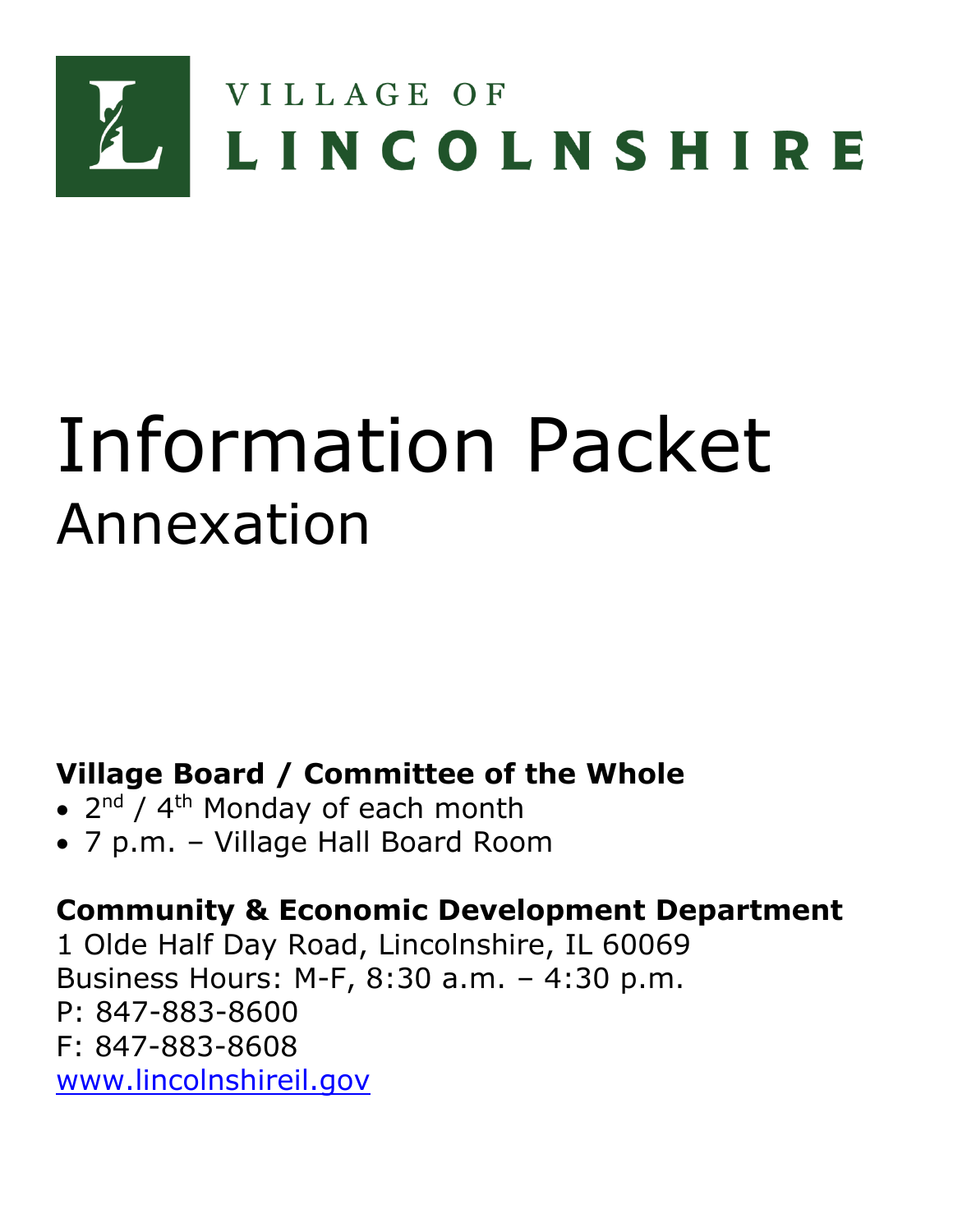#### **STEP 1: PRELIMINARY STAFF REVIEW**

#### **A. Applicant Due Diligence**

Applicants are encouraged to review [Section 1-10](https://www.lincolnshireil.gov/sitemedia/documents/quick_links/village-code/title-1/code0110.pdf) of the Lincolnshire Village Code to familiarize themselves with the annexation process.

#### **B. Initial Meeting with Staff**

A meeting with Community & Economic Development (CED) staff is recommended to discuss the opportunity for annexation. Staff will determine if the property is contiguous to the Village, if the annexation meets the Village's Comprehensive Plan goals, and is in the best interest of the Village overall. To be considered contiguous, a significant portion of the property must abut the municipal limits of the Village. A single point of contact is not adequate for contiguity.

Upon annexation, all property is zoned R1-Single Family Residence District. R1 zoning requirements can be found in [Section 6-5A](https://www.lincolnshireil.gov/sitemedia/documents/quick_links/village-code/title-6/code0605a.pdf) of the Lincolnshire Village Code. The annexation proposal may be accompanied by a concurrent request for a [Special Use permit,](https://www.lincolnshireil.gov/sitemedia/documents/quick_links/permits-applications-policies/special-use-supplemental-information-packet.pdf) [subdivision,](https://www.lincolnshireil.gov/sitemedia/documents/quick_links/permits-applications-policies/subdivision-supplemental-Info-packet.pdf) and/or [rezoning,](https://www.lincolnshireil.gov/sitemedia/documents/quick_links/permits-applications-policies/rezoning_info_packet.pdf) as determined in consultation with Village staff.

#### **STEP 2: COMMITTEE OF THE WHOLE – PRE-APPLICATION MEETING**

Annexation applications are evaluated on a preliminary basis for initial comment by the Village Board during their Committee of the Whole pre-application meeting ( $2<sup>nd</sup>$  and  $4<sup>th</sup>$  Mondays of each month).

**One electronic copy in PDF format** of the following materials must be submitted a **minimum of three weeks** prior to a regularly scheduled Committee of the Whole meeting for the pre-application meeting. All final materials must be submitted electronically in PDF format **a minimum of one week** prior to the meeting. Incomplete and/or late submittals are not accepted.

- **A.** *Letter of Request***:** a letter directed to the Mayor & Village Board of Trustees summarizing the annexation request and detailed narrative outlining the reasons for the request.
- **B.** *Conceptual Site Plan (if development is involved)***:** the general location and size of all buildings, parking and traffic circulation areas, landscaped areas, and preliminary site data chart must be provided on the conceptual plan.

#### **STEP 3: APPLICATION & FEES**

Following the Village Board's referral during the pre-application meeting, the applicant shall submit the following prior to proceeding to the next step:

- **Application:** a completed [Planning & Zoning Application.](https://www.lincolnshireil.gov/sitemedia/documents/quick_links/permits-applications-policies/Plan_Zoning_App.pdf)
- **Petition for Annexation:** three originals of the Petition for Annexation and project description (see attached Exhibit A for a sample).
- *Fees:* all required fees except for annexation fees established in [Section 1-15](https://www.lincolnshireil.gov/sitemedia/documents/quick_links/village-code/title-1/code0115.pdf) which will be due upon annexation approval. If the annexation proposal is accompanied by other concurrent zoning requests, additional application and escrow fees will be due at the time of application filing (these fees are summarized on Page 4 of the Planning and Zoning Application). Proposals may be also subject to [acreage fees](https://www.lincolnshireil.gov/sitemedia/documents/quick_links/village-code/title-7/code0704.pdf) and [developer donations.](https://www.lincolnshireil.gov/sitemedia/documents/quick_links/permits-applications-policies/Developer_Donations1.pdf)

# **STEP 4: PUBLIC NOTIFICATION**

The applicant must provide public notice of the public hearing regarding the Annexation Agreement and other zoning requests, if applicable (no public hearing is required for annexation requests without an annexation agreement). Once a public hearing date is determined, staff will provide the applicant with an electronic copy of the public hearing language for use in mailing the required public notices to property owners of record of all surrounding parcels per [Section 7-1-1 of the Illinois Municipal Code](https://ilga.gov/legislation/ilcs/ilcs4.asp?DocName=006500050HArt%2E+7+Div%2E+1&ActID=802&ChapterID=0&SeqStart=64800000&SeqEnd=70300000) and [Section 6-](https://www.lincolnshireil.gov/sitemedia/documents/quick_links/village-code/title-6/code0614.pdf) [14-8 of the Lincolnshire Village Code.](https://www.lincolnshireil.gov/sitemedia/documents/quick_links/village-code/title-6/code0614.pdf) Public notice must be published in a newspaper of general circulation prior to the public hearing no more than 30 and no less than 15 days before the hearing. The applicant must submit a completed Notification of Public Hearing Affidavit (see page 6 of the Planning &

1 Olde Half Day Road, Lincolnshire, IL 60069 | [www.lincolnshireil.gov](http://www.lincolnshireil.gov/) | P: 847-883-8600 | F: 847-883-8608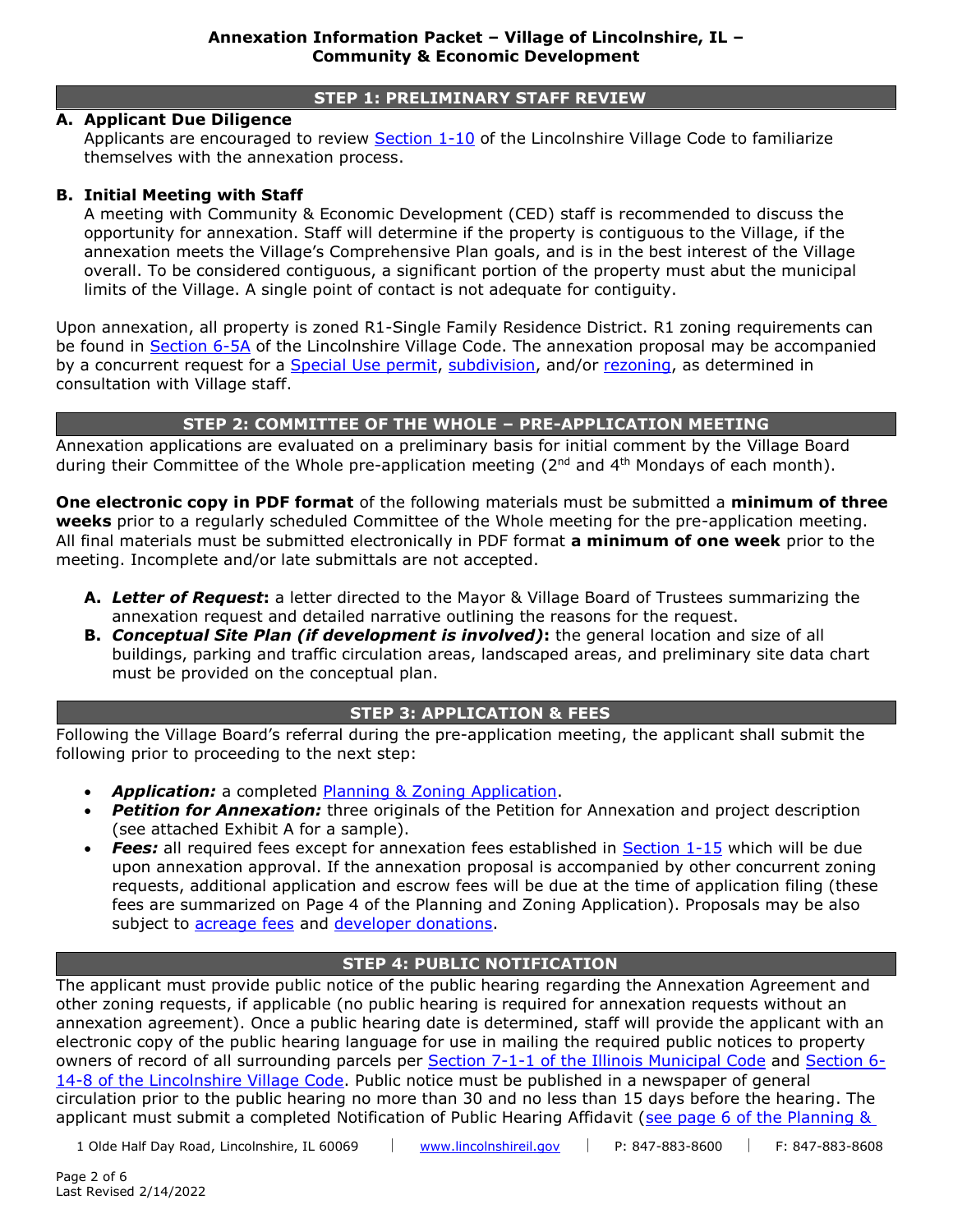#### **Annexation Information Packet – Village of Lincolnshire, IL – Community & Economic Development**

[Zoning Application\)](https://www.lincolnshireil.gov/sitemedia/documents/quick_links/permits-applications-policies/Plan_Zoning_App.pdf) to staff no later than four business days prior to the public hearing at the Village Board's Committee of the Whole. **In order for staff to schedule a public hearing date, please refer to Step 5 below regarding materials and submittal deadline requirements.**

The Village will notify affected taxing bodies 10 days prior to the Village Board's action to annex the property per [Section 7-1-1 of the Illinois Municipal Code.](https://ilga.gov/legislation/ilcs/ilcs4.asp?DocName=006500050HArt%2E+7+Div%2E+1&ActID=802&ChapterID=0&SeqStart=64800000&SeqEnd=70300000)

# **STEP 5: COMMITTEE OF THE WHOLE**

Before the application is considered further by the Village Board during a Committee of the Whole meeting, the applicant must submit the following materials **as one electronic copy in PDF format a minimum of three weeks** prior to the meeting:

- *Letter of Request:* a letter directed to the Mayor & Village Board of Trustees summarizing the annexation request and detailed narrative outlining the reasons for the request.
- *Annexation Agreement:* an annexation agreement is required if the applicant desires to annex under an Annexation Agreement.
- **Plat of Annexation:** information that must appear on the Plat of Annexation is based on the Illinois Compiled Statutes – see the "Annexation/Disconnection Plat" section in Lake County's [Plats](https://www.lakecountyil.gov/DocumentCenter/View/3202/Plat-Recording-Guidelines-PDF?bidId=)  [publication.](https://www.lakecountyil.gov/DocumentCenter/View/3202/Plat-Recording-Guidelines-PDF?bidId=)
- *Land Trust Disclosure Statement:* if the property owner of record is a land trust, a Land Trust Disclosure Statement prepared in accordance with **Section 1-12** of the Lincolnshire Village Code must be filed concurrently with the Petition for Annexation.
- *Additional Materials:* as required for concurrent zoning requests (if applicable).

Incomplete and/or late submittals are not accepted.

The Village Board will hold a public hearing regarding the Annexation Agreement and consider the annexation request during a Committee of the Whole meeting. At the conclusion of the meeting, the Village Board will determine if the application will be placed on the Consent Agenda (for final vote) or the Regular Agenda (for additional consideration) of the next regularly scheduled Village Board meeting.

# **STEP 6: VILLAGE BOARD**

If the application is placed on the Consent Agenda, no further discussion will occur and the application will receive a final decision. If the application is placed on the Regular Agenda, additional discussion by the Village Board will occur and additional documentation may be required.

Upon approval, the Village will prepare an authorizing ordinance(s). The ordinance(s), along with the Annexation Agreement (if applicable), will be mailed to the applicant for signing and must be returned to the Village to execute the ordinance. Once the authorizing documents are executed, a completed copy will be mailed to the applicant and recorded with Lake County.

In addition, the Village will notify the County Clerk and Post Office of the annexation action.

The applicant will be required to pay the required annexation fees within seven days of the Village Board's adoption of the annexation ordinance but before the recording of the ordinance.

# **ADDITIONAL INFORMATION**

Upon annexation, the property will be governed by the Lincolnshire Village Code and policies. In addition, it will be eligible to receive Village services, including, but not limited to, police protection, infrastructure improvements, and permitting and inspections.

[Section 8-2](https://www.lincolnshireil.gov/sitemedia/documents/quick_links/village-code/title-8/code0802.pdf) of the Lincolnshire Village Code requires all properties within 250 feet of a Village water or sanitary sewer main connect to Village water service within 120 days of the annexation day. Connection with the Village's sanitary sewer service must be completed within 90 days of the annexation date. Well and septic systems must be abandoned in accordance with Lake County Health Department requirements.

1 Olde Half Day Road, Lincolnshire, IL 60069 | [www.lincolnshireil.gov](http://www.lincolnshireil.gov/) | P: 847-883-8600 | F: 847-883-8608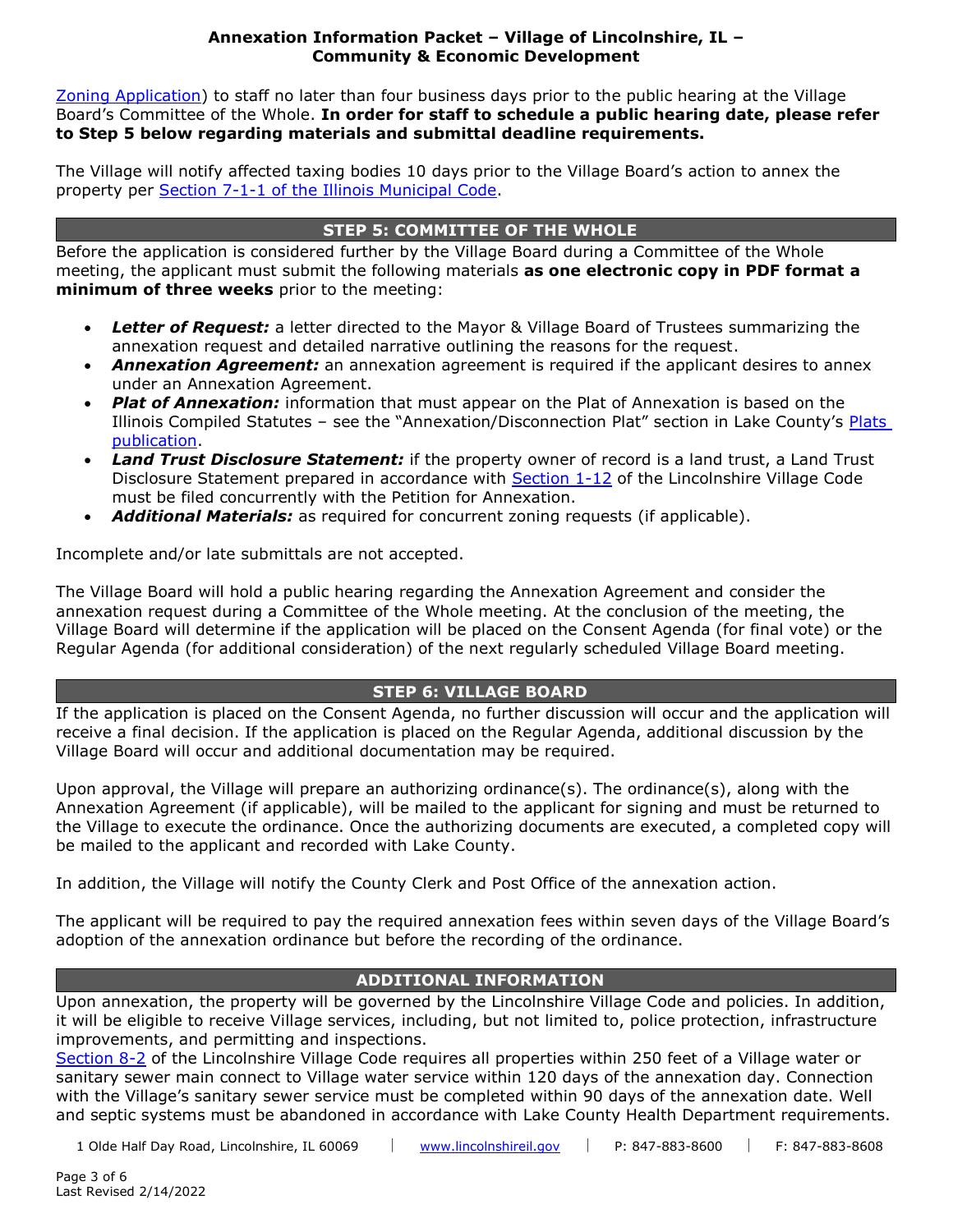#### **Annexation Information Packet – Village of Lincolnshire, IL – Community & Economic Development**

In specific areas where previous developers have installed utilities, recapture fees may also be applicable at the time water and sewer connections are made. Fees associated with connection to the Village water and sanitary sewer systems are established annually by the Mayor and Board of Trustees. Questions regarding the availability of Village water and sewer services should be directed to the Village Engineer.

1 Olde Half Day Road, Lincolnshire, IL 60069 | [www.lincolnshireil.gov](http://www.lincolnshireil.gov/) | P: 847-883-8600 | F: 847-883-8608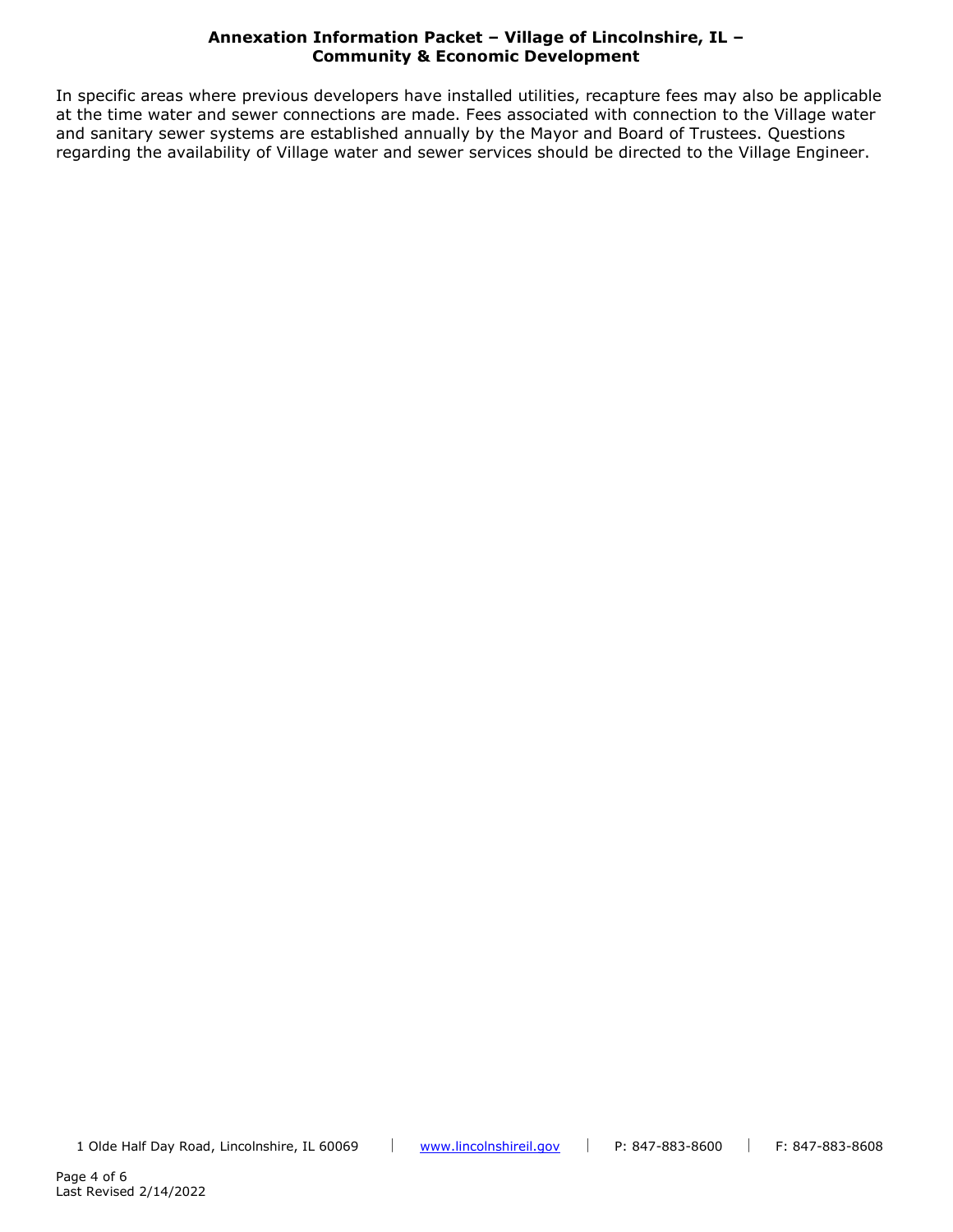# **LEXHIBIT A: PETITION FOR ANNEXATION (SAMPLE)**

The PETITIONER, **[insert the name(s) of all the owner(s) of record]**, pursuant to Section 7-1-8 of the Illinois Municipal Code, hereby files this voluntary petition for annexation and in support thereof respectfully states under oath:

1. PETITIONER is (the sole owner/all of the owners) of record of all of the following legally described land (hereinafter sometimes referred to as the "SUBJECT PROPERTY") comprising \_\_\_\_\_\_\_\_\_ acre(s) legally described as follows:

# **[INSERT LEGAL DESCRIPTION]**

and commonly known as:

# **[INSERT COMMON ADDRESS]**

and assigned P.I.N.:

# **[INSERT P.I.N]**

- 2. The SUBJECT PROPERTY is not situated within the limits of any municipality, but is contiguous to the Village of Lincolnshire.
- 3. There are no electors residing on the SUBJECT PROPERTY; or there are \_\_\_\_\_ electors residing on the SUBJECT PROPERTY and this petition is signed by at least 51% of said electors.
- 4. The PETITIONER respectfully requests that:
	- A. That the above described SUBJECT PROPERTY be annexed to the Village of Lincolnshire by ordinance by the Mayor and Board of Trustees of the Village of Lincolnshire, pursuant to Section 7-1-8 of the Illinois Municipal Code of the State of Illinois, as amended.
	- B. That such other action be taken as is appropriate in the premises.

Dated this \_\_\_\_\_\_\_\_\_\_\_\_\_ day of \_\_\_\_\_\_\_\_\_\_\_\_\_\_\_\_\_\_\_\_\_\_\_\_\_\_\_\_, 20\_\_\_\_\_\_\_.

OWNER(S) AND NON-OWNER ELECTORS

\_\_\_\_\_\_\_\_\_\_\_\_\_\_\_\_\_\_\_\_\_\_\_\_\_\_\_\_\_\_\_\_\_

\_\_\_\_\_\_\_\_\_\_\_\_\_\_\_\_\_\_\_\_\_\_\_\_\_\_\_\_\_\_\_\_\_

\_\_\_\_\_\_\_\_\_\_\_\_\_\_\_\_\_\_\_\_\_\_\_\_\_\_\_\_\_\_\_\_\_

Signature

\_\_\_\_\_\_\_\_\_\_\_\_\_\_\_\_\_\_\_\_\_\_\_\_\_\_\_\_\_\_\_\_\_ (Print Name)

Signature

(Print Name)